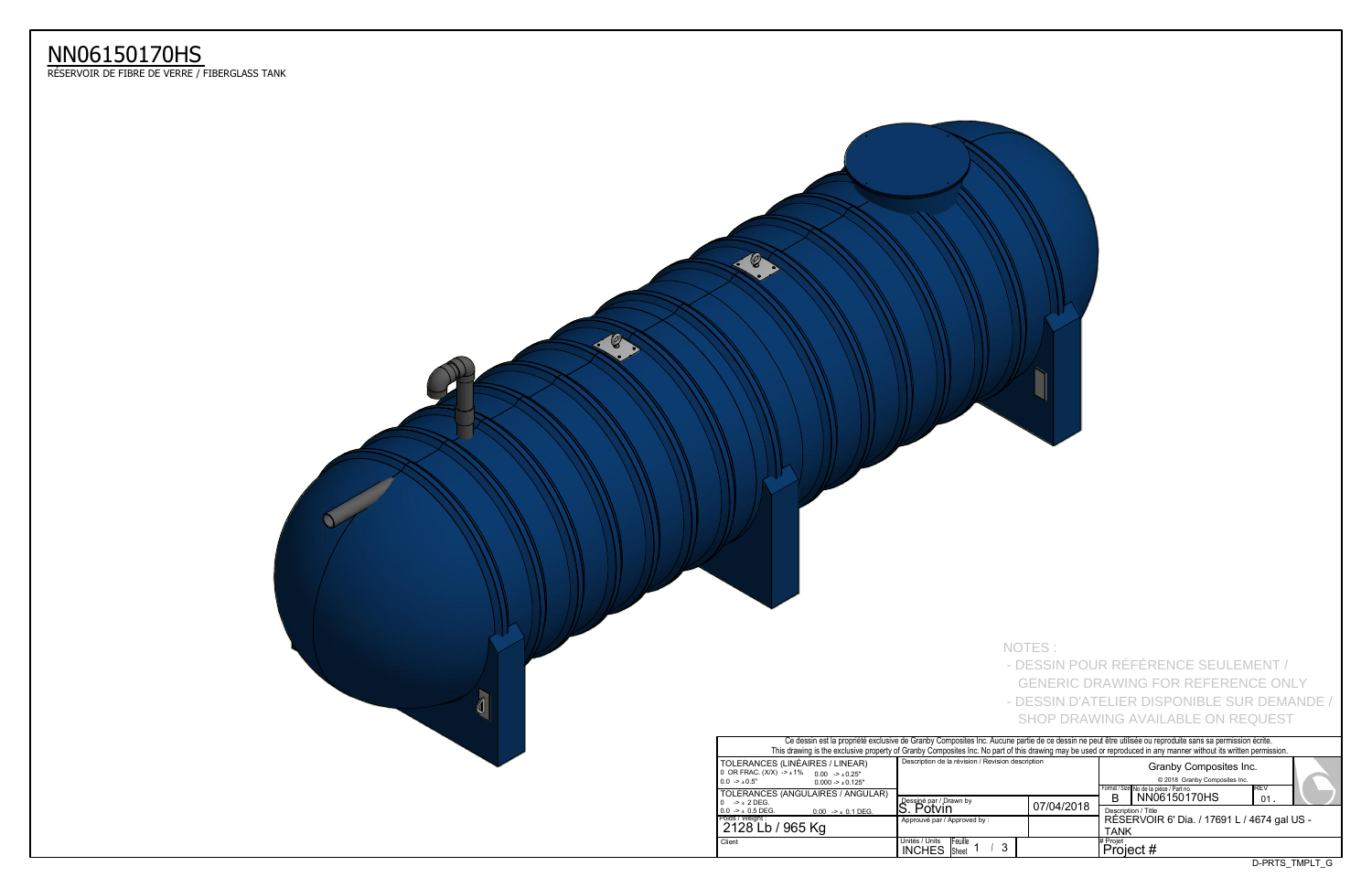D-PRTS\_TMPLT\_G

| Item                                                                                                                                                                                                                                                                                                                                                                                                                     | Numero de piece /<br>Part Number | Qle /<br>Qty                                                       | Description                                                 | Check<br>List                                                                                                                   |                                                                                                                  |                                                                 |                                     |                        |                                                                                                                                                                                                                                                                                                                                                                                                                                                                                                                                                                              |
|--------------------------------------------------------------------------------------------------------------------------------------------------------------------------------------------------------------------------------------------------------------------------------------------------------------------------------------------------------------------------------------------------------------------------|----------------------------------|--------------------------------------------------------------------|-------------------------------------------------------------|---------------------------------------------------------------------------------------------------------------------------------|------------------------------------------------------------------------------------------------------------------|-----------------------------------------------------------------|-------------------------------------|------------------------|------------------------------------------------------------------------------------------------------------------------------------------------------------------------------------------------------------------------------------------------------------------------------------------------------------------------------------------------------------------------------------------------------------------------------------------------------------------------------------------------------------------------------------------------------------------------------|
| ADP0000001<br>PLAQUES DE LEVAGE (Granby #AS1108) - LIFTING LUG                                                                                                                                                                                                                                                                                                                                                           |                                  |                                                                    | PROPRIÉTÉS DE LA FONDATION / FOUNDATION'S PROPERTIES        | N1 - Structure de chaussée bien drainée (avec ou sans dalle de béton) d'une capacité portante de 4,000 lbs/ p.c. (20T / m.c.) / |                                                                                                                  |                                                                 |                                     |                        |                                                                                                                                                                                                                                                                                                                                                                                                                                                                                                                                                                              |
| $\overline{2}$                                                                                                                                                                                                                                                                                                                                                                                                           | BERCEAU06                        | $\overline{2}$<br>BERCEAU - 6' - SADDLE<br>$\overline{\mathbf{1}}$ |                                                             |                                                                                                                                 | Well drained roadway structure (with or without concrete pad) with load bearing capacity of 4,000 psf (20T / sm) |                                                                 |                                     |                        |                                                                                                                                                                                                                                                                                                                                                                                                                                                                                                                                                                              |
| 3                                                                                                                                                                                                                                                                                                                                                                                                                        | BERCEAU06LUGS                    | $\overline{2}$                                                     | BERCEAU AVEC ANCRAGES - 6' - SADDLE WITH LUGS               |                                                                                                                                 |                                                                                                                  |                                                                 |                                     |                        |                                                                                                                                                                                                                                                                                                                                                                                                                                                                                                                                                                              |
| $\overline{a}$                                                                                                                                                                                                                                                                                                                                                                                                           | <b>EV480</b>                     | $\overline{1}$                                                     | ENSEMBLE ÉVENT - 4" SCH. 80 - VENT KIT                      |                                                                                                                                 |                                                                                                                  |                                                                 |                                     |                        |                                                                                                                                                                                                                                                                                                                                                                                                                                                                                                                                                                              |
| 5                                                                                                                                                                                                                                                                                                                                                                                                                        | GMHE30-COVER00                   |                                                                    | COUVERCLE DE TROU HOMME BOULONNÉ - 30" DIA. FRP. - BOLTED   |                                                                                                                                 |                                                                                                                  |                                                                 |                                     |                        |                                                                                                                                                                                                                                                                                                                                                                                                                                                                                                                                                                              |
|                                                                                                                                                                                                                                                                                                                                                                                                                          |                                  |                                                                    | MAN HOLE COVER                                              |                                                                                                                                 |                                                                                                                  |                                                                 |                                     |                        |                                                                                                                                                                                                                                                                                                                                                                                                                                                                                                                                                                              |
| 6                                                                                                                                                                                                                                                                                                                                                                                                                        | MH-30 (6"L.)                     |                                                                    | TROU D'HOMME - 30" DIA. x 6" L. - MANHOLE                   |                                                                                                                                 |                                                                                                                  |                                                                 |                                     |                        |                                                                                                                                                                                                                                                                                                                                                                                                                                                                                                                                                                              |
| $\overline{7}$                                                                                                                                                                                                                                                                                                                                                                                                           | <b>PFV01414</b>                  |                                                                    | PLAQUE ANTI-VORTEX 0.5" x 13.5" x 13.5" - ANTI-VORTEX PLATE |                                                                                                                                 |                                                                                                                  |                                                                 |                                     |                        |                                                                                                                                                                                                                                                                                                                                                                                                                                                                                                                                                                              |
| 8                                                                                                                                                                                                                                                                                                                                                                                                                        | TP80400G01 (40"L.)               | $\overline{2}$                                                     | TUYAU PVC GRIS - 4" SCH.80 - PVC PIPE GREY                  |                                                                                                                                 |                                                                                                                  |                                                                 |                                     |                        | $7 - 3/4"$<br>$[2.15 \; m]$                                                                                                                                                                                                                                                                                                                                                                                                                                                                                                                                                  |
| 9                                                                                                                                                                                                                                                                                                                                                                                                                        | TP80400G01 (9"L.)                |                                                                    | TUYAU PVC GRIS - 4" SCH.80 - PVC PIPE GREY                  |                                                                                                                                 |                                                                                                                  |                                                                 |                                     |                        | PEUT VARIER SE<br>HAUTEUR DU TROU                                                                                                                                                                                                                                                                                                                                                                                                                                                                                                                                            |
|                                                                                                                                                                                                                                                                                                                                                                                                                          |                                  | $(\; 8 \;)$                                                        | $4\sqrt{9}$<br>2<br>3                                       | 5                                                                                                                               | 6<br>$\circledcirc$                                                                                              | $6 \times 5$<br>9<br>11<br>12<br>10<br>$\odot$                  | TB<br>揷<br>$\left(3\right)$         | 15                     | MAY VARY ACCOR<br>HEIGHT OF THE M<br>$[2.03 \; m]$<br>$10 - 8"$<br>$[3.25 \; m]$<br><del>- DE'</del> SSIN POUR RÉFÉRENCE SEULEME<br><b>GENERIC DRAWING FOR REFERENCE</b><br>- DESSIN D'ATELIER DISPONIBLE SUR I<br><b>SHOP DRAWING AVAILABLE ON REQU</b><br>Ce dessin est la propriété exclusive de Granby Composites Inc. Aucune partie de ce dessin ne peut être utilisée ou reproduite sans sa permission écr<br>This drawing is the exclusive property of Granby Composites Inc. No part of this drawing may be used or reproduced in any manner without its written per |
| <b>Informations techniques / Technical informations</b><br>Diamètre intérieur / Inside Diameter : 72" / 1.829 m<br>$\bullet$<br>Longueur minimale requise de la chaîne pour le levage à 60° / Minimum required length of the chain for the 60° lifting : 108" / 2.756 m"<br>$\bullet$                                                                                                                                    |                                  |                                                                    |                                                             |                                                                                                                                 |                                                                                                                  | Description de la révision / Revision description               |                                     |                        |                                                                                                                                                                                                                                                                                                                                                                                                                                                                                                                                                                              |
|                                                                                                                                                                                                                                                                                                                                                                                                                          |                                  |                                                                    |                                                             |                                                                                                                                 | TOLERANCES (LINÉAIRES / LINEAR)<br>0 OR FRAC. $(X/X)$ $\rightarrow$ $\pm$ 1% 0.00 $\rightarrow$ $\pm$ 0.25"      |                                                                 |                                     | Granby Composites Inc. |                                                                                                                                                                                                                                                                                                                                                                                                                                                                                                                                                                              |
| Fabriqué selon les exigences ANSI-AWWA D120 / Manufactured according to ANSI-AWWA D120 requirements<br>$\bullet$<br>Couche isolante d'uréthane en option / Urethane insulation layer in option<br>$\bullet$<br>Protection gelcoat contre les UV en option / Gelcoat UV protection in option<br>$\bullet$<br>Exigences NSF-61 pour eau potable en option / NSF-61 requirements for drinkable water in option<br>$\bullet$ |                                  |                                                                    |                                                             |                                                                                                                                 |                                                                                                                  | $0.0$ -> $\pm 0.5"$<br>$0.000 \rightarrow \pm 0.125"$           |                                     |                        | © 2018 Granby Composites Inc.                                                                                                                                                                                                                                                                                                                                                                                                                                                                                                                                                |
|                                                                                                                                                                                                                                                                                                                                                                                                                          |                                  |                                                                    |                                                             |                                                                                                                                 |                                                                                                                  | TOLERANCES (ANGULAIRES / ANGULAR)<br>$0 \rightarrow \pm 2$ DEG. | Dessiné par / Drawn by<br>S. Potvin | 07/04/2018             | Format / Size No de la pièce / Part no.<br>B NN06150170HS                                                                                                                                                                                                                                                                                                                                                                                                                                                                                                                    |
|                                                                                                                                                                                                                                                                                                                                                                                                                          |                                  |                                                                    |                                                             |                                                                                                                                 |                                                                                                                  | $0.0$ -> $\pm$ 0.5 DEG.<br>$0.00$ -> $\pm$ 0.1 DEG.             | Approuvé par / Approved by :        |                        | Description / Title<br>RÉSERVOIR 6' Dia. / 17691 L / 46                                                                                                                                                                                                                                                                                                                                                                                                                                                                                                                      |
|                                                                                                                                                                                                                                                                                                                                                                                                                          |                                  |                                                                    |                                                             |                                                                                                                                 |                                                                                                                  | Poids / Weight : 2128 Lb / 965 Kg                               |                                     |                        | <b>TANK</b>                                                                                                                                                                                                                                                                                                                                                                                                                                                                                                                                                                  |

Check

Le réservoir doit être installé selon les instructions du manufacturier. / The tank must be installed in accordance with the manufacturer's instructions.

Numéro de pièce / Qté /

INCHES Sheet 2 / 3

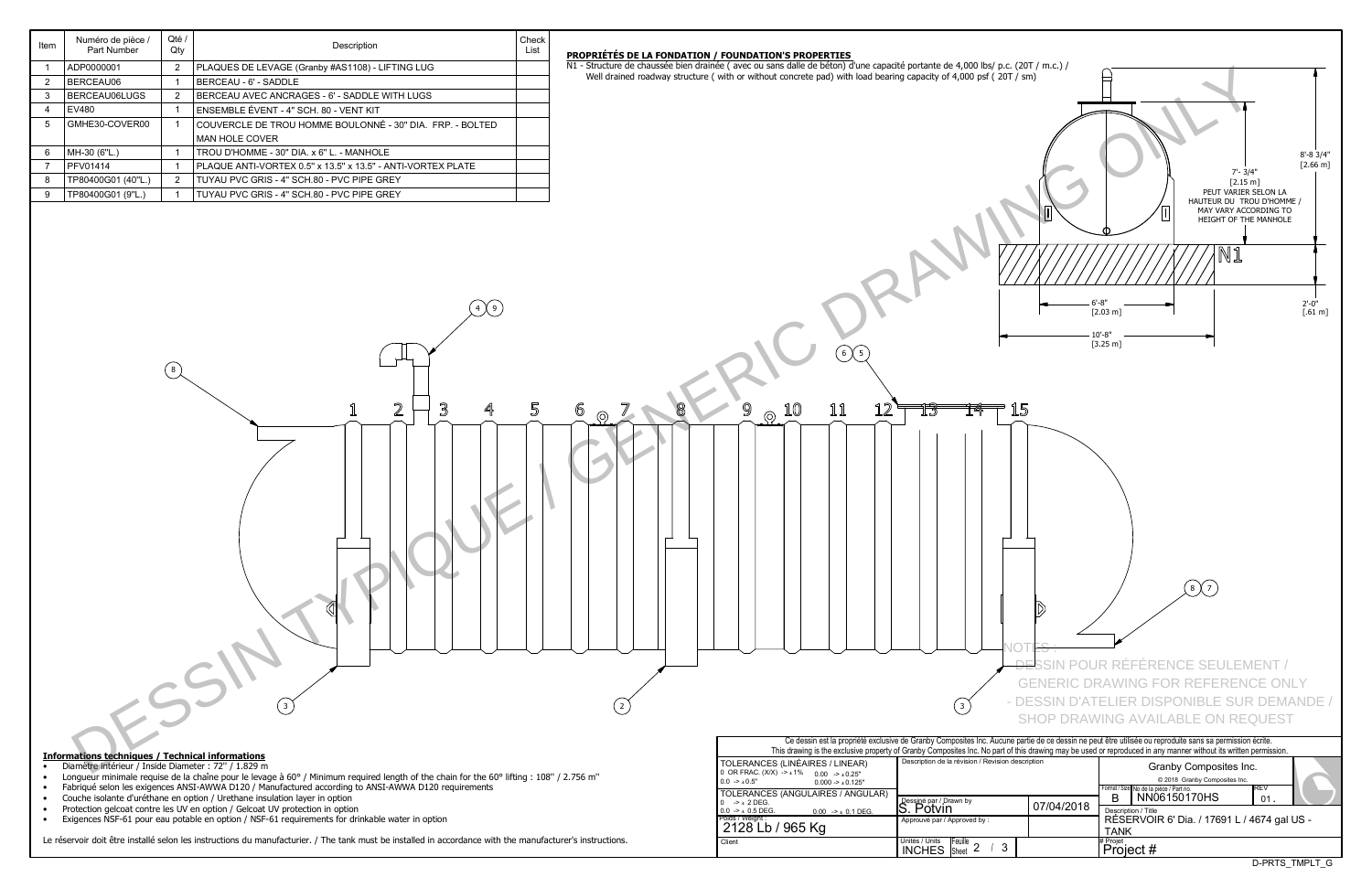